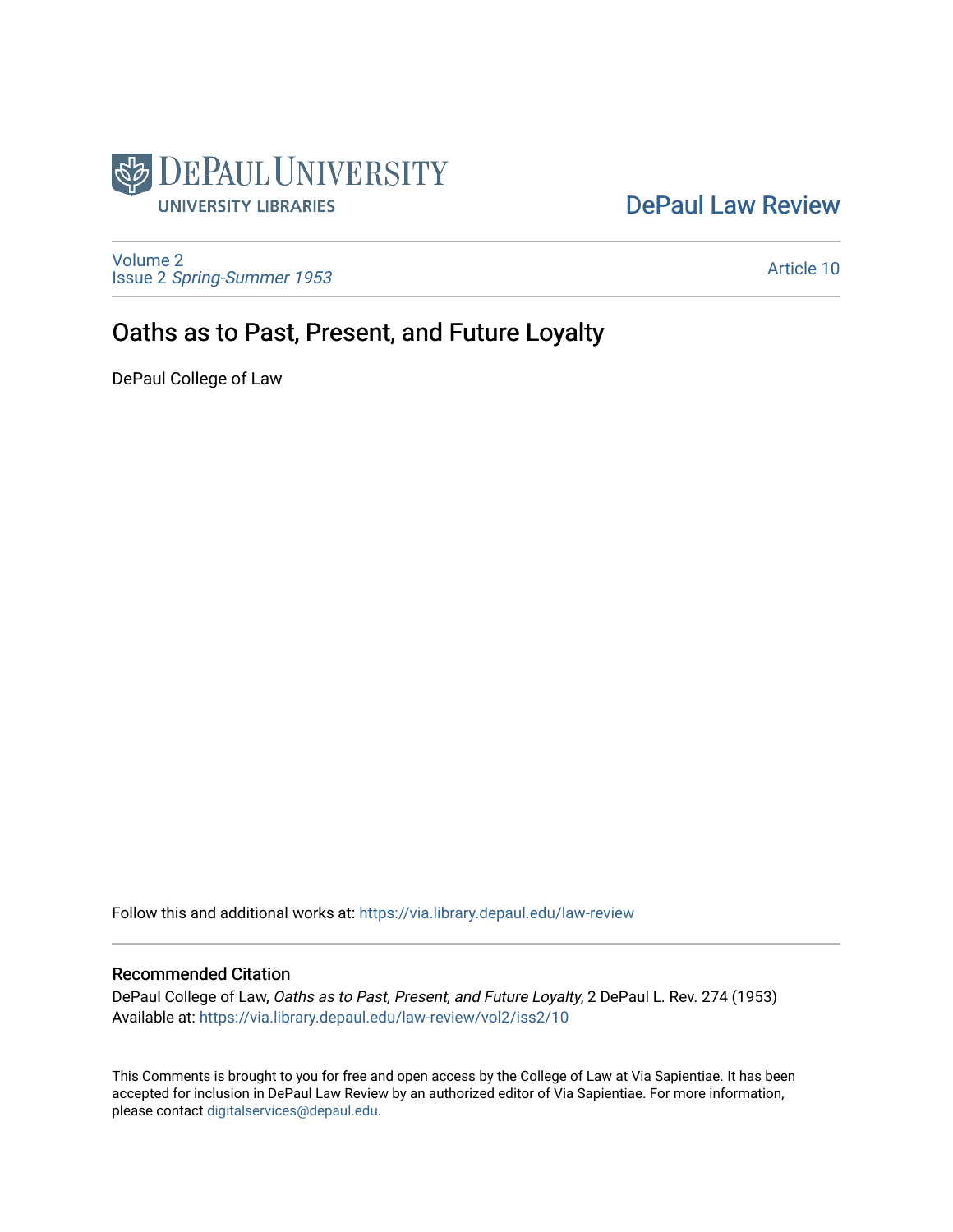## OATHS AS TO PAST, PRESENT, AND FUTURE LOYALTY

The oath upon taking public office is a basic and respected feature of our American political philosophy. This oath includes a pledge to support the Constitution of the United States, and to support the particular state laws. An oath as to present and future loyalty is constitutionally<sup>1</sup> and morally right, since reasonable men cannot deny that the duties of allegiance to the United States and support of the Constitution are inherent in citizenship.<sup>2</sup> These oaths required of public employees as to their present and future loyalty have not often been contested, but when the issue has come before the courts, their constitutionality has been upheld.<sup>3</sup>

Today, the United States is facing shrewd and powerful enemies. Its survival depends upon the means by which it protects itself, and it is clear that infiltration of the governments of the free peoples with subversives functioning as effective fifth columns is an integral part of the plans of our enemies.

In the face of this grave challenge, our government must fully protect itself from its enemies engaged in internal espionage. This may be accomplished by swift and efficient police work provided for by existing state and federal legislation.<sup>4</sup> However, mainly because of uncertainty, ignorance of foreign affairs, and a popular mass hysteria, we have sought the panacea to our feeling of insecurity in loyalty oaths. The undisciplined public demand for a wholesale method of protecting the government from internal espionage has manifested itself in a "national network of laws aimed at coercing and controlling the minds of men."5 These laws have taken the form of the respected and highly regarded loyalty oaths.

There has been a movement in recent years to require an oath of loyalty from all government employees, and such demand has been aimed

1 The Constitution only requires oaths **by** the President, Article 2, § **1,** and by Congress, Article 6. However, other oaths are not prohibited, except religious oaths.

2 18 A.L.R. 2d 241 (1951); see McCready v. Hunt, 20 S.C.L. 1 (1834) concerning the dual aspect of American citizenship.

a 18 A.L.R. 2d 304 (1951).

4111. Rev. Stat. (1949) c. 38, **S** 558; 62 Stat. 808, **S** 2385 (1948); 18 U.S.C.A. § 2385 (1950). "Whoever organizes or helps to organize any society, group, or assembly of persons who teach, advocate, or encourage the overthrow or destruction of any such government by force or violence; or becomes or is a member of or affiliates with, any such society, group, or assembly of persons, knowing the purpose thereof  $\ldots$  shall be fined not more than \$10,000.00 or imprisoned not more than ten years, or both. . . ."

\Vieman v. Updegraff, 73 **S.** Ct. 215, 220 **(1952).**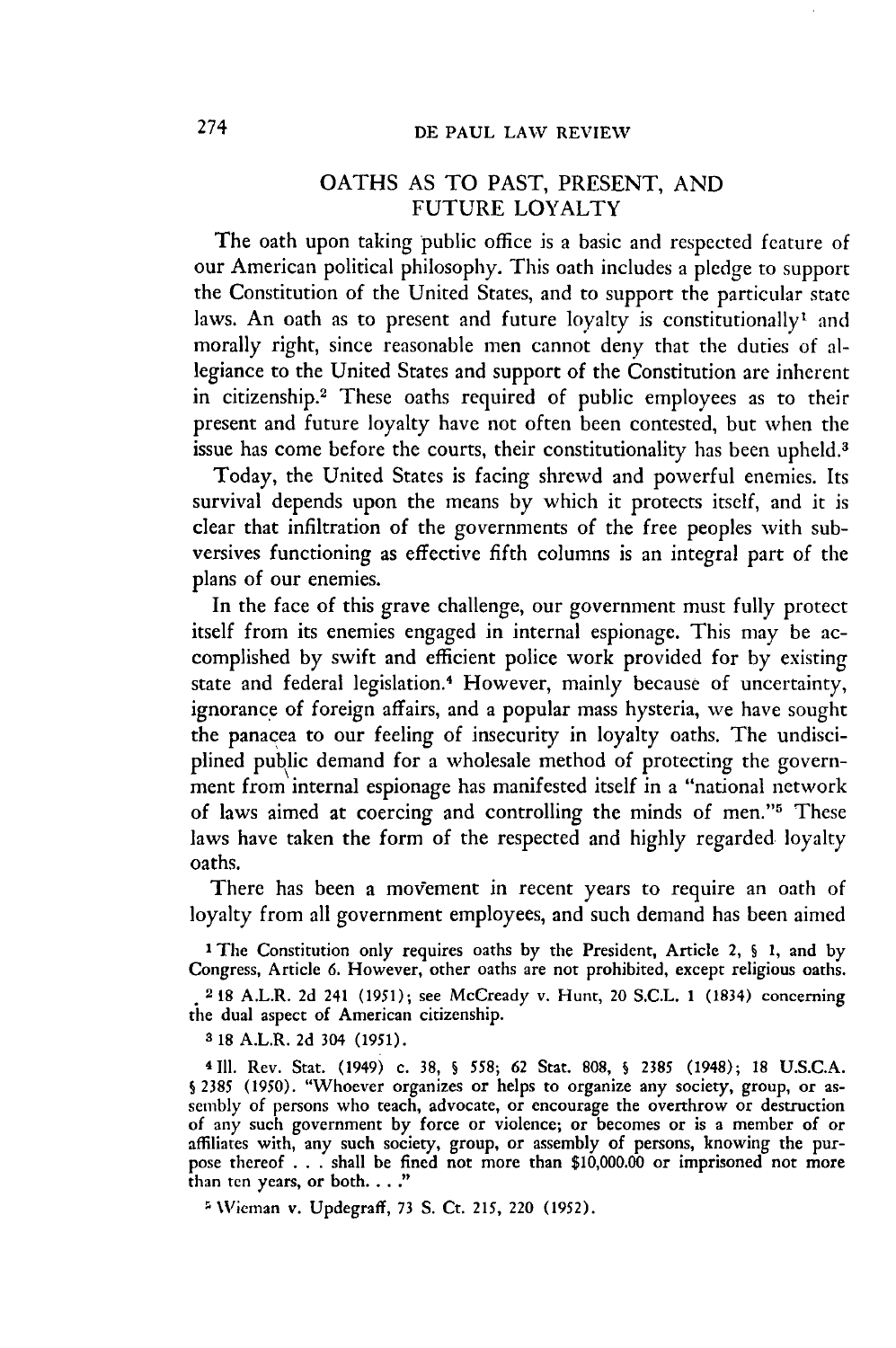especially at school teachers.<sup>6</sup> These loyalty oaths usually require the government employee to file an affidavit stating that he is loyal and not a member of any subversive organization. The lawfulness of oaths pertaining to one's present and future loyalty have been readily upheld by the courts.7 It is those loyalty oaths which require the taker of the oath to swear to his past loyalty which have been attacked most bitterly and which are our primary concern. This comment is limited to the field of loyalty oaths required of public employees by the state governments.

Retrospective "test oath" provisions requiring an oath of past allegiance and loyalty, had their beginning in American history during the time of the Civil War.<sup>8</sup> Their purpose, at inception, was to exclude persons who supported the Confederacy during the war from certain activities. However, the United States Supreme Court held unconstitutional the requirement of an oath of past loyalty, ordained by the Missouri Constitution as a prerequisite to the pursuance of various vocations. The case involved an application of the requirement to bar a Roman Catholic priest from teaching and preaching. 9 Such provisions were held to be bills of attainder and ex post facto laws, which barred the pursuance of one of the ordinary vocations of life, and were thus prohibited by the Constitution of the United States.<sup>10</sup>

In recent times, these same retrospective loyalty oath provisions, in which one's past as well as present affiliations are within the realm of disclosure, have been held to be constitutional.<sup>11</sup> State oaths sometimes require the affiant to swear (or affirm) that he or she has not been a member of any subversive organization for a stated period of time.<sup>12</sup>

**6** For 4 sound and stimulating discussion of the problem as to school teachers, **see:** Marshall, Defense of Public Education from Subversion, 51 Col. L. Rev. *587* (1951).

**7** 18 A.L.R. 2d 304 (1951).

**s** For a complete history of oaths in general, see Imbrie v. Marsh, 3 N.J. **578,** 71 **A. 2d** 352 (1950).

**9** Cummings v. The State of Missouri, 4 Wall 277 (1866).

**10Cf.** Ex parte Garland, 4 Wall 333 (1866); U.S. Constitution provides "No Bill of Attainder or ex post facto Law shall be passed." Art. **1,** § **9;** Art. **1, §** 10, "No state . . . shall pass any Bill of Attainder or ex post facto Law . . ."; on bill of attainder, see 90 L. Ed. 1267.

**11Adler** v. Board of Education, 342 U.S. 485 (1952); Gerende v. Election Board, 341 U.S. *56* (1951); Garner v. Los Angeles Board, 341 U.S. 716 (1951); Parker v. County of Los Angeles, 337 U.S. 929 (1949).

12 Typical example is 1 Deering's Calif. Code on Govt., p. **188** (1951), **§** 3103 (Levering Act). ". **. .** that within the five years immediately preceding the taking of this oath (or affirmation) I have not been a member of any party or organization, political or otherwise, that advocated the overthrow of the Government of the United States or of the State of California by force or violence or other unlawful means, except as follows: **.. "** Upholding constitutionality, see Pockman v. Leonard, 249 P. 2d 267 (Calif., 1952).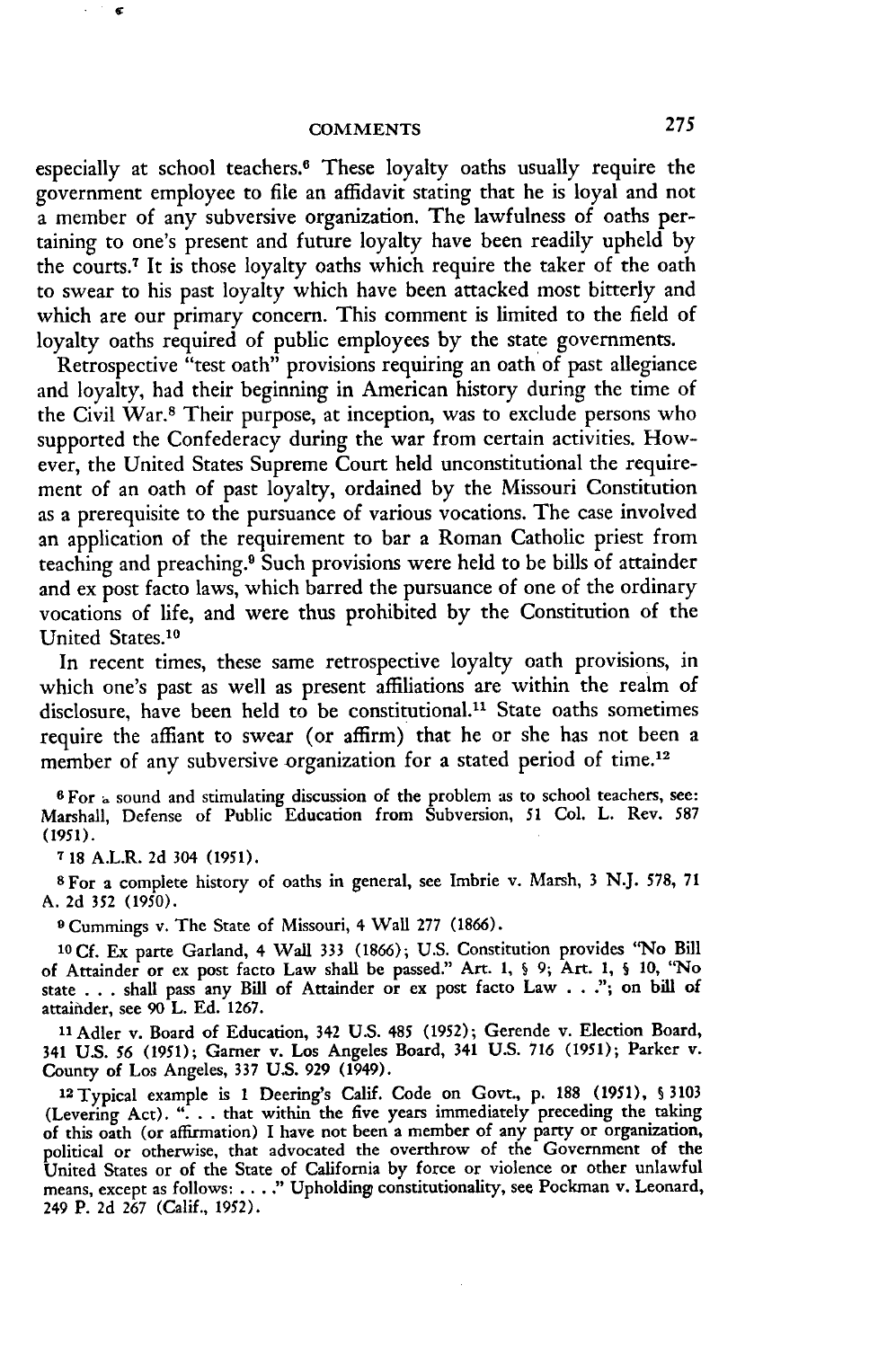Today, in spite of strong arguments that legislation requiring such oaths is legislation providing for bills of attainder or ex post facto laws, and thus within the prohibitory clauses of the federal Constitution, the constitutionality of such legislation has been upheld. The courts, in upholding such legislation, state that the oath requirements do not fall before the weight of these arguments, for the reason that no punishment is provided for failure to take the oath. They state that the oaths are mere regulation of standards of qualification and eligibility for employment.'<sup>8</sup> The argument that such oath requirements impair the constitutional right to contract<sup>14</sup> has been held not to apply to parties dealing with a department of government.<sup>15</sup>

A few recent cases, however, seem to show a limit as to the amount of discretion the states will be allowed under the Constitution. *Garner v.* Los Angeles Board<sup>16</sup> involved a Los Angeles ordinance requiring all city employees to swear that they had neither in the past advocated the overthrow of the government **by** unlawful means nor belonged to any organization with such objectives. The attacks on the oath, proposing that it violates due process because its negation is not limited to organizations known **by** the employee to be within the proscribed class, were held invalid because the court assumed that scienter **by** the affiant was implied in the statute.

The oath in *Gerende v. Election Board*<sup>17</sup> was required of candidates for public office. This legislation was interpreted **by** the Maryland Court of Appeals as requiring that the affiant was not knowingly engaged in an attempt to overthrow the government **by** force or violence or was a member of an organization engaged in the promotion of such an end. The Supreme Court affirmed the decision on the grounds that scienter was again implied because of the interpretation given to the statute by the state court.<sup>18</sup>

The furthest the Supreme Court has gone in upholding retrospective loyalty oaths is in *Adler v. Board of Education<sup>19</sup>* in which membership in an organization found to be subversive by the Board of Regents was regarded as prima facie evidence of disqualification to continue in a

**'I** Thompson v. Wallin, **301** N.Y. 476, **95** N.E. **2d 806 (1950).**

14 **U.S.** Const. Art. 1, **S 10.**

**<sup>15</sup>**Chicago, B. **&** Q. Railroad v. Nebraska, 170 U.S. *57* (1898); Board of Education **v.** Phillips, 67 Kan. 549, 73 Pac. 97 (1903).

**16341** U.S. 716 (1951); **38 A.B.A.J. 61 (1952); 50** Mich. L. Rev. 467 (1952); 29 Chi-Kent **Rev.** *255* (1951).

**17 341 U.S.** *56* (1951). This case was noted in **37 A.B.A.J. 604 (1951).**

1 <sup>8</sup> Wieman v. Updegraff, 73 **S.** Ct. **215, 218 (1952).**

**19342** U.S. 716 (1952), noted in 38 A.B.A.J. 924 **(1952);** 66 Harv. L. Rev. 95-97, 111-112, **121 (1952); 100 U.** Pa. **L. Rev. 1244 (1952).**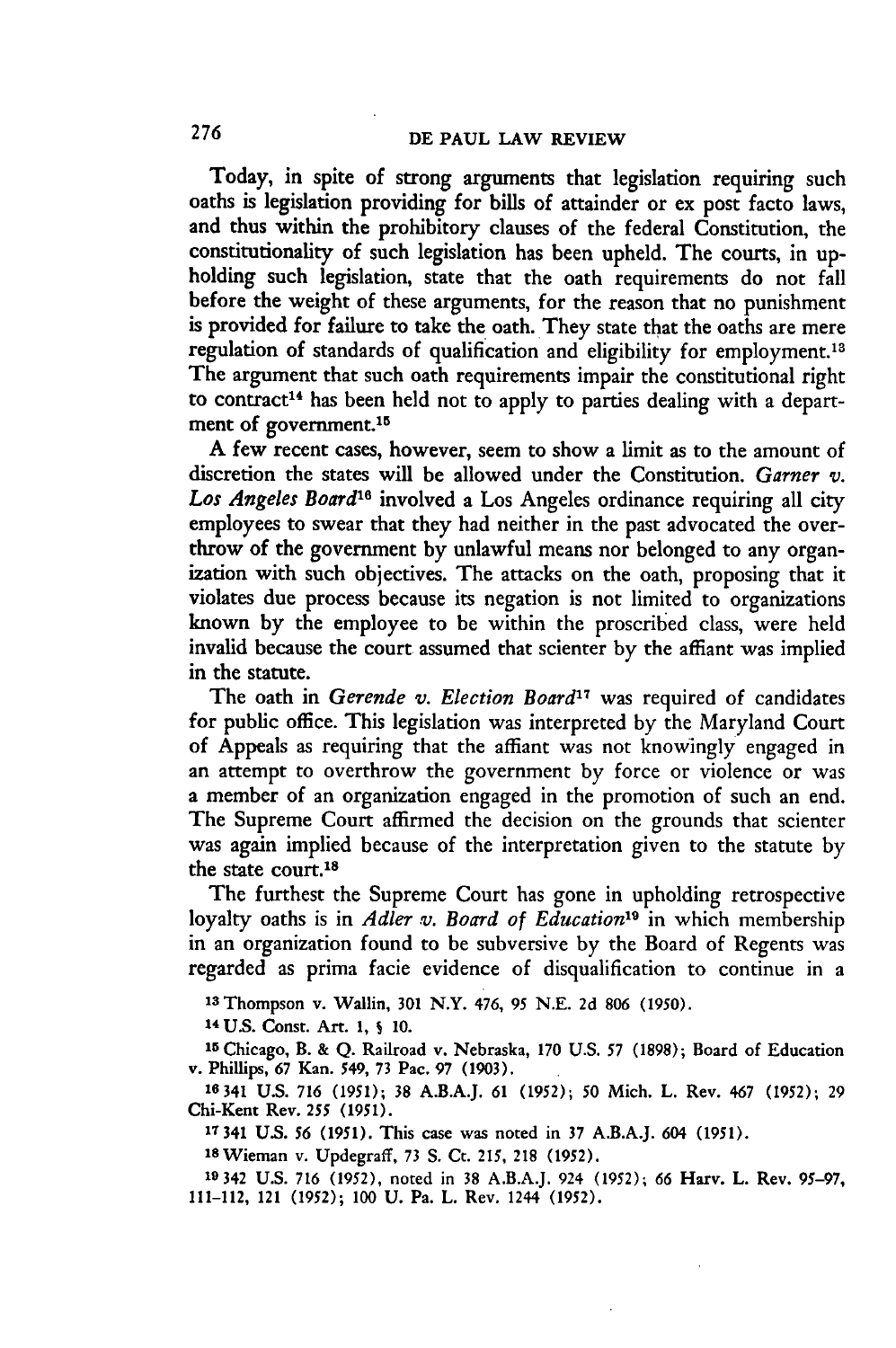teaching position.<sup>20</sup> The basic reason for allowing such statutes is the hornbook law proposition that there is *no constitutional right to a government job.* In other words, as Justice Holmes succinctly put it: "Everyone may have a constitutional right to talk politics, but he has no constitutional right to be a policeman."<sup>21</sup> Such a simple rule, however, does not deal with the dangers involved in empowering a single group to declare which organizations are deemed to be subversive. Some state legislation provides that the list of subversive organizations compiled by the Attorney General of the United States shall be used as the criterion to be applied by the courts and investigating bodies when questioning the group affiliations of government employees.22 Such listings may prove to be very dangerous if used as a *conclusive determination* of improper conduct on the part of government employees who are or have been members of such listed groups. Condemnation of the retrospective loyalty oaths and this method of determining which organizations are subversive bases its validity on the protection of the rights of the innocent. History will point out the ease with which political opponents of those in authority and minorities holding contrary views may be condemned by capricious and arbitrary action.<sup>23</sup>

In the evolution of loyalty oaths, the presumption of scienter as found in the Feinberg Law<sup>24</sup> became a conclusive presumption of disloyalty in the Oklahoma loyalty statute which prescribed such oaths for all state officers and employees.<sup>25</sup> Thus the rule of scienter, promulgated by the highest court of the land, was disregarded, and guilt by association became the dictate in at least one state. The simple rule expressed time and again in upholding oppressive legislation against public employees-that such legislation does not violate constitutional due process because no person has a right to hold a government job<sup>26</sup>-was used again in this present-day threat, but with a more harmful effect than ever before.

The United States Supreme Court, in a unanimous decision,<sup>27</sup> held that

**20** N.Y. Education Law (McKinney, 1947), **S 3021-22** (Feinberg Law). Thompson v. Wallin, **301** N.Y. 476, **95 N.E. 2d 806 (1950); 51** Col. L. Rev. **587 (1951).**

**<sup>21</sup>**McAuliffe v. New Bedford, *155* Mass. **216, 29 N.E. 517 (1892).**

**22 1** Deering Calif. Code, Govt. **188,** § **3103 (1951).**

**23 The Federalist, No.** 43 (Madison). As to the requirement **of notice** and **hearing in accordance with constitutional due process before the Attorney General could list an organization as subversive, see Anti-Fascist Committee** v. **McGrath, 341 U.S. 123 (1951).**

24 **N.Y. Educ. Law (McKinney, 1947), S 3021-22 (Feinberg Act).**

**25 Okla. Stat. (1951) Title 51, S 37.1-37.8.**

**<sup>2</sup> <sup>6</sup> People v. Crane, 214 N.Y.** 154, **108 N.E.** 427 **(1915); Heim v. McCall, 239 U.S. 175 (1915). <sup>27</sup> Justice Jackson** not participating.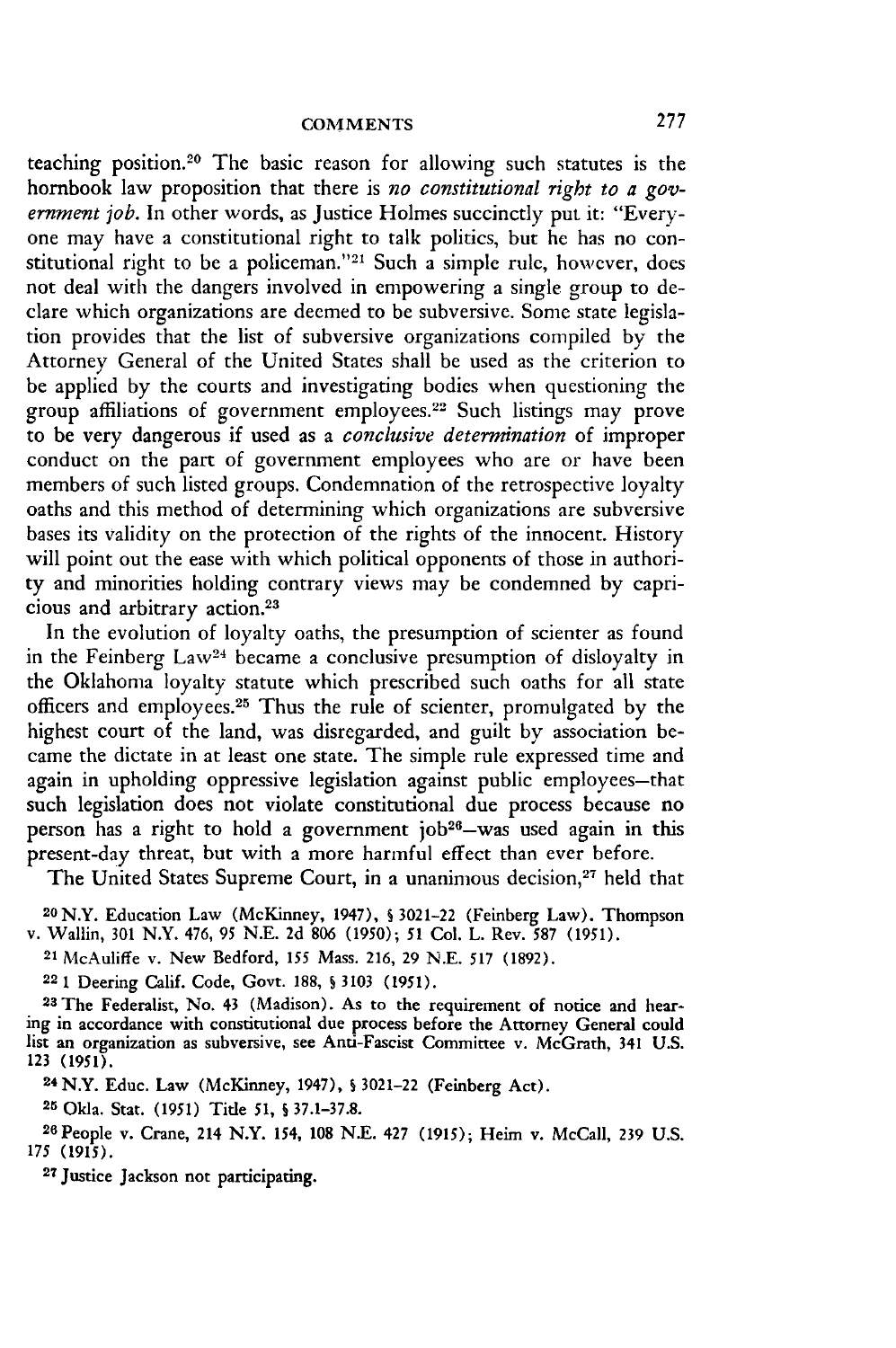a statute which barred individuals from employment solely on the basis of organizational membership, regardless of their knowledge concerning the organizations to which they belonged, violates the due process clause of the federal Constitution. In holding this statute unconstitutional the Supreme Court demonstrated that it will uphold the statute of one state while holding an identical statute of another state invalid, depending upon the interpretation and application given to the statute by the state court. The wording of the Oklahoma statute was practically identical<sup>28</sup> with the loyalty oath statute of California,<sup>29</sup> which has been upheld as constitutional by the United States Supreme Court.<sup>30</sup> The California statute was interpreted by the state supreme court to apply only to those individuals who joined subversive organizations knowing of their subversive activities. The Oklahoma Supreme Court interpreted their statute as not to imply scienter. 31 It was applied to those who had no knowledge of the subversive character of the organizations in which they became members.

In holding the Oklahoma statute unconstitutional the Supreme Court reasoned that one might join a proscribed organization while unaware of its subversive activities.

They had joined (but) did not know what it was; they were good, fine young men and women, loyal Americans, but they had been trapped into it-because one of the great weaknesses of all Americans, whether adult or youth, is to join something.<sup>32</sup>

The indiscriminate classification of innocent members with guilty members of subversive organizations is both unjust and an assertion of arbitrary power.33 Notwithstanding the edict that no one has a right to a government job, the Court has held that constitutional protection does extend to the public servant where exclusion pursuant to a statute is patently arbitrary or discriminatory. Legislatures cannot "enact a regulation providing that no Republican, Jew, or Negro shall be appointed to federal office. . . . "34

The analogy between the *actus non reum facit*, sed mens-the criminal act plus intention necessary to constitute any common law crime<sup>35</sup>-and the Supreme Court's edict that membership in a subversive organization,

**<sup>28</sup>**Okla. Stat. (1950) Title 51, **§** 37.1-37.8.

**29** 1 Deering Calif. Code, Govt. 188, **S** 3103 (1951).

**<sup>36</sup>**Gamer v. Los Angeles Board, 341 U.S. 716 (1951).

**<sup>31</sup>**Wieman v. Updegraff, 75 **S.** Ct. *215* (1952).

32Testimony of J. Edgar Hoover, hearings before House Committee on Un-American Activities on H.R. 2122, 80th Cong., 1st Sess., 46. <sup>8</sup> <sup>3</sup> Wieman v. Updegraff, 75 **S.** Ct. 215, 219 (1952).

**<sup>34</sup>**United Public Workers v. Mitchell, 330 U.S. 75, 100 (1947).

35People v. Fernow, 286 Il. 627, 122 N.E. *155* (1919); Kilbourne v. State, 84 Ohio St. 477, 95 N.E. 824 (1911); Mills v. State, 58 Fla. 74, 51 So. 278 (1910).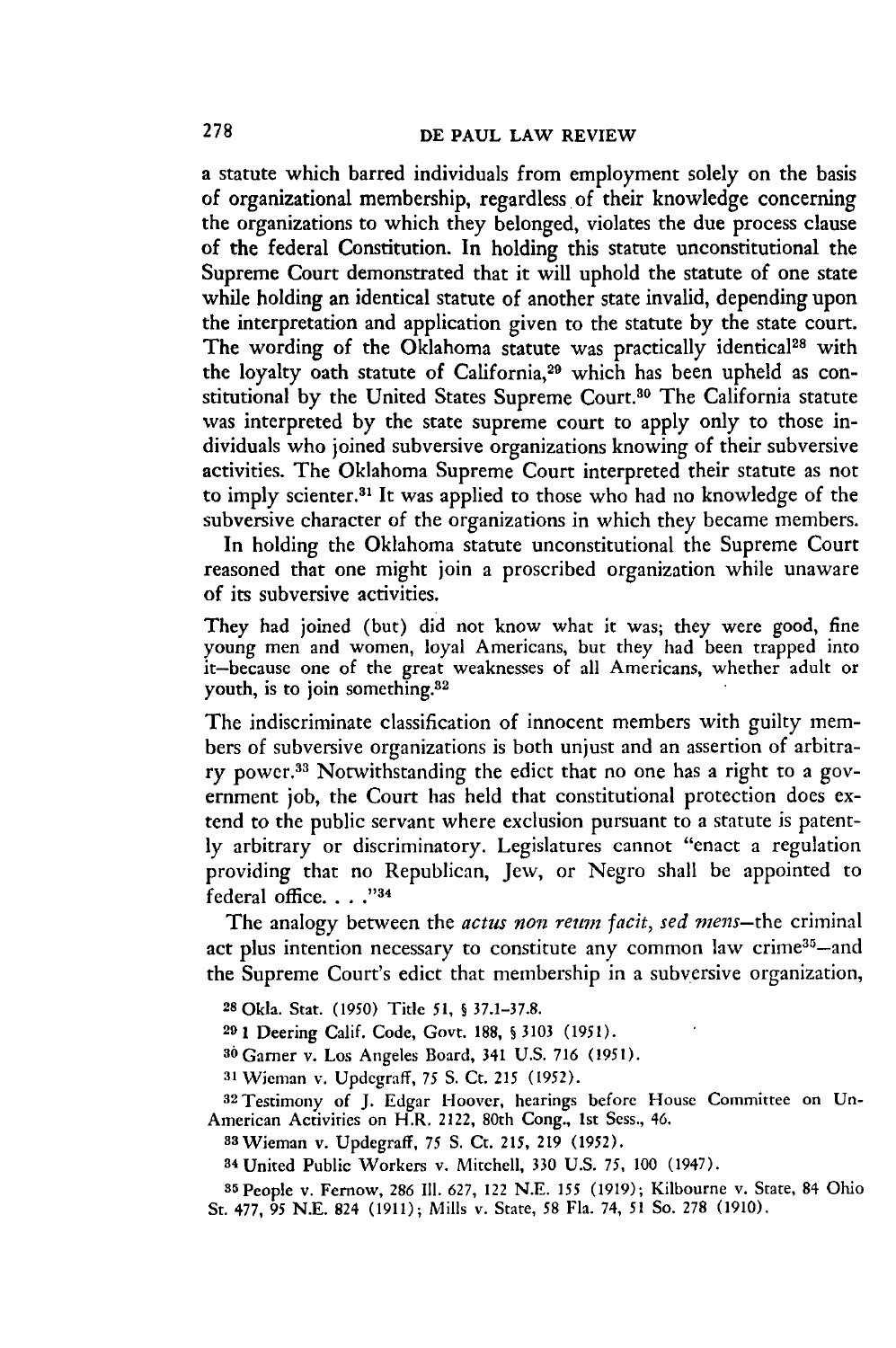along with knowledge of the organization's true purpose, is necessary before a teacher may be barred from public employ, is well justified, and the question warrants its further application. Perhaps such decision is a tacit recognition **by** the Court that the barring of teachers from public employment, though such employment is a privilege and not a right, is still a type of punishment. One may still recognize the right of the state to impose qualifications upon the exercise of various callings or privileges, but it should be emphasized that the state cannot be permitted, under guise of fixing qualifications, to inflict punishment for a past act not punishable at the time it was committed.<sup>36</sup>

It is true that in a time of "cold war and hot emotions when 'each man begins to eye his neighbor as a possible enemy' "37 it is difficult to evaluate rational arguments for and against the legality of retrospective loyalty oaths, when interwoven with those arising from hot blood and passionate defenses of our personal liberty. When this is further confused **by** judicial comment upon the wisdom and effectiveness of legislative action, we have anything but a scholarly decision which **may** act as precedent for future cases.

It is time for the courts to analyze the differences between **the** cases and to distinguish between legislation enacted to protect our government from subversives and that the function of which is to guarantee that fit teachers be employed in our school systems. More arbitrary provisions are justifiable when applied to classified projects, such as the Atomic Bomb Project, in which a high degree of secrecy is needed. **A** reasonable suspicion of disloyalty should be sufficient to preclude any person from entering such service, while in other divisions of public employment, lesser safeguards should be required. Lack of such analysis may be the reason why the Supreme Court has rendered seemingly contradictery decisions in separate cases involving loyalty programs.<sup>38</sup>

Even though the decision in *Wieman v. Updegraff39* was a step in the right direction, the "decision" was rendered perhaps with the wrong reason or no reason at all appearing in the opinions. An example of the language used throughout the various opinions is: "Test oaths are notorious tools of tyranny. When used to shackle the mind, they are, or at least they should be, unspeakably odious to a free people."<sup>40</sup> This is strong

<sup>36</sup> Note 9 supra; Cf. United States v. Lovett, 328 U.S. 303 (1946), reaffirmed Cummings doctrine.

**<sup>37</sup>**Wieman v. Updegraff, 73 S. Ct. 215, 219 (1952).

38 In reference to the contradictory holdings in Bailey v. Richardson, 341 U.S. 918 (1951), and Anti-Fascist Committee v. McGrath, 341 **U.S. 123** (195i), see *.',* Annual Surv. Am. L., pp. 84-89, pp. 129-135.

**<sup>39</sup>73** S. Ct. 215 (1952).

**40** Ibid at 220.